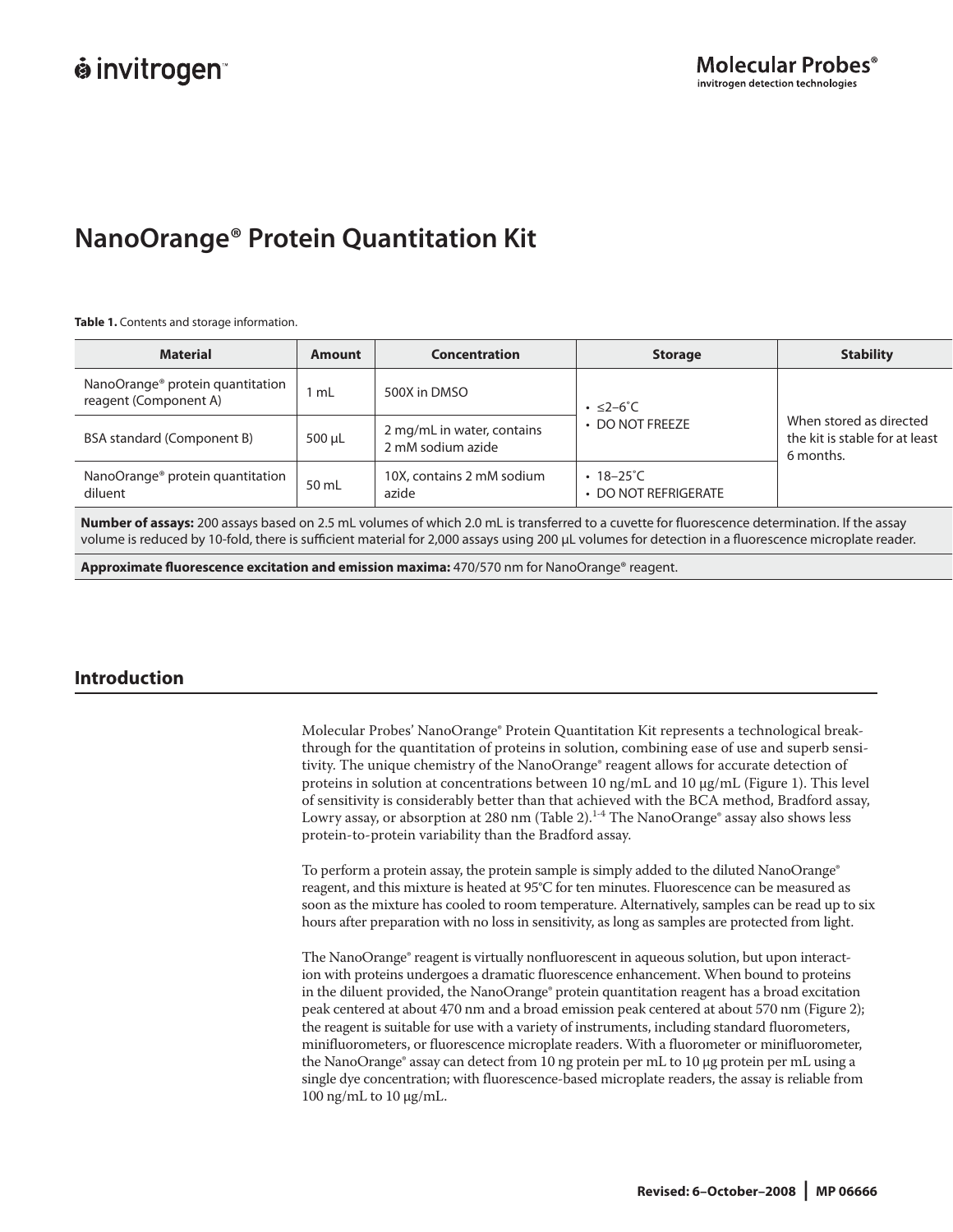



**Figure 1.** Quantitative analysis of bovine serum albumin (BSA) using the NanoOrange® Protein Quantitation Kit. The inset corresponds to the shaded area in the lower left corner of the plot (0 to 500 ng protein per mL) and illustrates the detection limit of 10 ng/mL. Fluorescence measurements were carried out on a fluorometer using excitation/emission wavelengths of 485/590 nm.

**Figure 2.** The normalized fluorescence excitation and emission spectra of the NanoOrange® reagent in the presence of protein quantitation diluent and 150 μg/mL BSA.

|  | Table 2. Comparison of methods for quantitating proteins in solution. |  |  |  |
|--|-----------------------------------------------------------------------|--|--|--|
|--|-----------------------------------------------------------------------|--|--|--|

| <b>Assay Method</b>               | <b>Useful Range</b>         | <b>Comments</b>                                                                                                                                                                                    |
|-----------------------------------|-----------------------------|----------------------------------------------------------------------------------------------------------------------------------------------------------------------------------------------------|
| NanoOrange® assay                 | 10 ng/mL to 10 µg/mL        | • Samples can be read up to six hours later without<br>any loss in sensitivity<br>• Low protein-to-protein signal variability<br>• Detection not influenced by reducing agents or<br>nucleic acids |
| BCA method <sup>1</sup>           | $0.5 \mu$ g/mL to 1.5 mg/mL | • Samples must be read within 10 minutes<br>• Not compatible with reducing agents                                                                                                                  |
| Bradford assay <sup>2</sup>       | 1 $\mu$ g/mL to 1.5 mg/mL   | • Proteins precipitate over time<br>• High protein-to-protein signal variability<br>• Not compatible with detergents                                                                               |
| Lowry assay <sup>3</sup>          | 1 $\mu$ g/mL to 1.5 mg/mL   | • Lengthy, multistep procedure<br>• Not compatible with detergents, carbohydrates or<br>reducing agents                                                                                            |
| Absorbance at 280 nm <sup>4</sup> | 50 $\mu$ g/mL to 2 mg/mL    | • High protein-to-protein signal variability<br>• Detection influenced by nucleic acids and other<br>contaminants                                                                                  |

## **Before You Begin**

**Handling the NanoOrange® Reagent** Allow the NanoOrange® reagent vial to warm to room temperature before opening and then briefly centrifuge in a microcentrifuge to deposit the DMSO solution at the bottom of the vial. For convenient short-term storage (up to one week), the NanoOrange® reagent may be kept at room temperature, protected from light. Store the NanoOrange® protein quantitation diluent at room temperature. At cooler temperatures, some of the components may precipitate. **Caution** We must caution that no data are available addressing the toxicity of the NanoOrange® reagent. The DMSO stock solution should be handled with particular caution as DMSO is known to facilitate the entry of organic molecules into tissues. Exercise appropriate care and judgment when using this reagent, and dispose of the stain in compliance with all pertaining local regulations.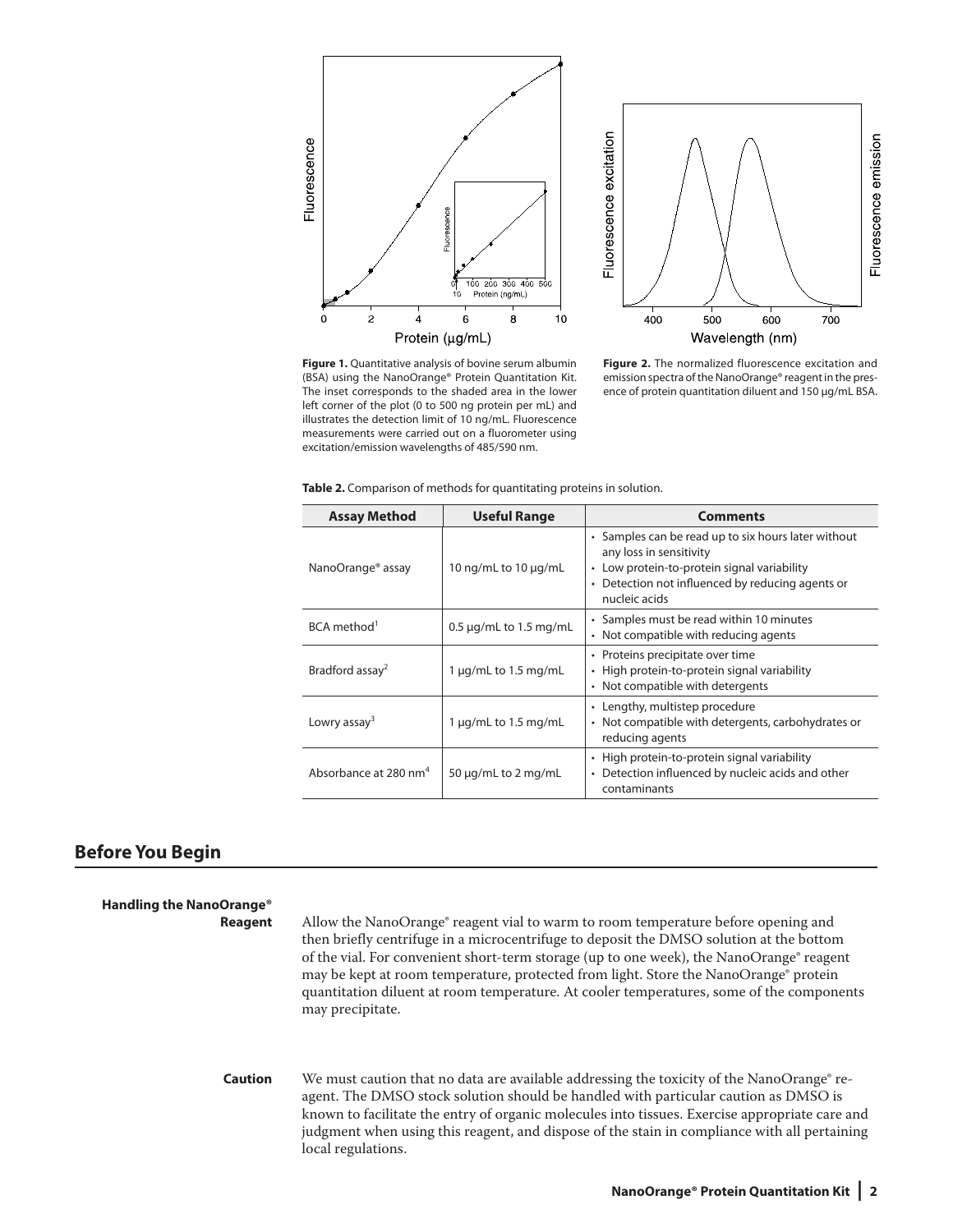This section describes the protocol for 2 mL assays. For 200 µL microplate assays, adjust all volumes accordingly.

## **Reagent Preparation**

- **1.1 Prepare 1X protein quantitation diluent:** Mix the concentrated NanoOrange® protein quantitation diluent and dilute 10-fold in distilled water. For each assay, 2.5 mL of 1X protein quantitation diluent will be required.
- **1.2 Prepare 1X NanoOrange® reagent working solution:** Dilute the NanoOrange® protein quantitation reagent (Component A) 500-fold into the 1X protein quantitation diluent from step 1.1.

For example, to prepare 50 mL of 1X NanoOrange® working solution (enough for 20 assays), first prepare the 1X diluent by mixing 5 mL of the 10X diluent stock with 45 mL of distilled water; next add 100 µL of the NanoOrange® reagent and mix thoroughly. Protect the 1X NanoOrange® working solution from light to prevent photodegradation of the NanoOrange® dye. For best results, use the working solution within a few hours of its preparation.

| <b>Notes About Heating Solutions</b><br>in Microplates | This assay requires heating the sample to $90^{\circ}$ C for 10 minutes to denature the protein. When<br>samples are heated in a microplate, coever the plate must with a plastic cover or heat-resistant<br>film to prevent evaporation. During the heating and cooling steps, water may condense on<br>the cover, unless a special heater cover is used. To achieve accurate results, collect these water<br>droplets by centrifuging the microplate briefly in a centrifuge. Alternatively, samples may be<br>processed in microcentrifuge tubes, centrifuged in a microcentrifuge, and then transferred to<br>microplate wells for reading. If transferring samples, we recommend transferring only 200 µL<br>of the $250 \mu L$ sample, as it is difficult to retrieve all $250 \mu L$ using a pipette. |
|--------------------------------------------------------|--------------------------------------------------------------------------------------------------------------------------------------------------------------------------------------------------------------------------------------------------------------------------------------------------------------------------------------------------------------------------------------------------------------------------------------------------------------------------------------------------------------------------------------------------------------------------------------------------------------------------------------------------------------------------------------------------------------------------------------------------------------------------------------------------------------|
| <b>Protein Standard Curve</b>                          | The reference standard curve is used to convert fluorescence to $\mu$ g/mL protein, and also to<br>control for variation between fluorometers and for day-to-day variation in the performance<br>of a single fluorometer.                                                                                                                                                                                                                                                                                                                                                                                                                                                                                                                                                                                    |
|                                                        | Ideally, the protein type used for the standard curve should be the same as the protein that is<br>used in the experiment; however, as with other protein assays, bovine serum albumin (BSA)<br>serves as a convenient reference standard. The NanoOrange® Kit includes a 2 mg/mL sample<br>of BSA (Component B) that can be used to prepare a standard curve.                                                                                                                                                                                                                                                                                                                                                                                                                                               |
|                                                        | The standard curve may be generated to cover the full assay range, $0-10 \mu g/mL$ , or to cover<br>a selected range. This section describes how to generate a simple standard curve with points<br>corresponding to 0, 1, 3, 6, and 10 $\mu$ g BSA per mL. If desired, serial dilutions can be made to<br>create additional standards ranging from 0.01 to 0.6 $\mu$ g/mL, to fill out the standard curve in<br>the low range.                                                                                                                                                                                                                                                                                                                                                                              |
|                                                        | 2.1 Prepare a 10 µg/mL solution of BSA: Dilute the 2 mg/mL BSA standard (Component B)<br>1:200 into the 1X NanoOrange® working solution. For example, dilute 30 µL of BSA standard<br>into 5.97 mL of 1X NanoOrange <sup>®</sup> working solution (prepared in step 1.2).                                                                                                                                                                                                                                                                                                                                                                                                                                                                                                                                    |
|                                                        | 2.2 Dilute the 10 $\mu$ g/mL BSA solution to make 0, 1, 3, 6, and 10 $\mu$ g/mL standards, as described in<br>Table 3.                                                                                                                                                                                                                                                                                                                                                                                                                                                                                                                                                                                                                                                                                       |
|                                                        | 2.3 If desired, prepare 0.1, 0.3, and 0.6 $\mu$ g/mL standards, as described in Table 3, by diluting a                                                                                                                                                                                                                                                                                                                                                                                                                                                                                                                                                                                                                                                                                                       |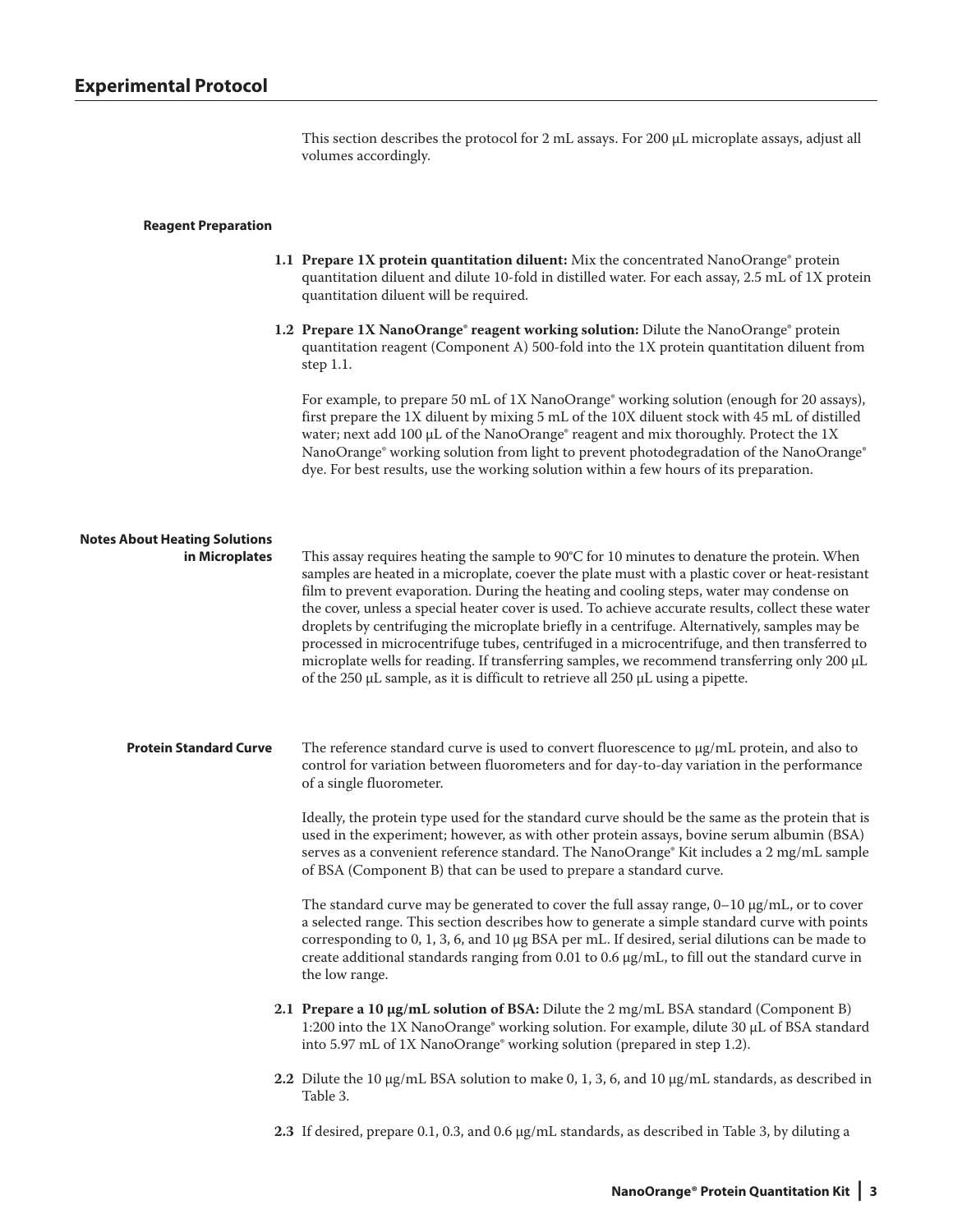**Table 3.** Protocol for preparing a standard curve using BSA.

| Volume (µL) of BSA<br>Solution*                                                                   | Volume of 1X NanoOrange <sup>®</sup><br><b>Working Solution</b> | <b>Final BSA Concentration</b> |  |
|---------------------------------------------------------------------------------------------------|-----------------------------------------------------------------|--------------------------------|--|
| 0 <sub>mL</sub>                                                                                   | $2.50$ mL                                                       | $0 \mu q/mL$                   |  |
| 2.50 mL of 10 $\mu$ g/mL                                                                          | 0 mL                                                            | $10 \mu q/mL$                  |  |
| 1.50 mL of 10 µg/mL                                                                               | $1.00$ mL                                                       | $6 \mu g/mL$                   |  |
| $0.75$ mL of 10 $\mu$ g/mL                                                                        | $1.75$ mL                                                       | $3 \mu q/mL$                   |  |
| $0.25$ mL of 10 $\mu$ g/mL                                                                        | $2.25$ mL                                                       | $1 \mu q/mL$                   |  |
| 1.50 mL of 1 $\mu$ g/mL                                                                           | $1.00$ mL                                                       | $0.6 \mu$ g/mL                 |  |
| $0.75$ mL of 1 $\mu$ g/mL                                                                         | $1.75$ mL                                                       | $0.3 \mu q/mL$                 |  |
| $0.25$ mL of 1 $\mu$ g/mL                                                                         | $2.25$ mL                                                       | $0.1 \mu q/mL$                 |  |
| 1.50 mL of 0.1 µg/mL                                                                              | $1.00$ mL                                                       | $0.06 \mu g/mL$                |  |
| $0.75$ mL of $0.1 \mu$ g/mL                                                                       | $1.75$ mL                                                       | $0.03 \mu g/mL$                |  |
| $0.25$ mL of 0.1 $\mu$ g/mL                                                                       | $2.25$ mL                                                       | $0.01 \mu g/mL$                |  |
| * The BSA solutions must be made up in 1X NanoOrange® working solution, as described in the text. |                                                                 |                                |  |

1  $\mu$ g/mL BSA solution. Prepare the 1  $\mu$ g/mL BSA solution by diluting 300  $\mu$ L of 10  $\mu$ g/mL BSA (made in step 2.2) into 2.70 mL of 1X NanoOrange® working solution.

- **2.4** If desired, prepare 0.01, 0.03, and 0.06 µg/mL standards, as described in Table 3, by diluting a 0.1  $\mu$ g/mL BSA solution. Prepare the 0.1  $\mu$ g/mL BSA solution by diluting 300  $\mu$ L of 1  $\mu$ g/mL BSA (made in step 2.3) into 2.70 mL of 1X NanoOrange® working solution.
- **2.5** Incubate samples at 90°C to 96°C for 10 minutes, **protected from light**.
- **2.6** Cool to room temperature for 20 minutes, **protected from light**.
- **2.7 Measure the fluorescence:** Transfer 2.0 mL of the sample to a standard disposable fluorescence cuvette and measure the fluorescence using a fluorometer equipped with filters or settings capable of allowing excitation at about 485 nm and capturing the emission at about 590 nm. To ensure that the sample readings remain in the detection range of the fluorometer, set the instrument's gain so that the  $10 \mu g/mL$  sample yields a fluorescence intensity near the maximum. To minimize photobleaching effects, keep the time for fluorescence measurement as short as possible and constant for all samples.
- **2.8 Generate a standard curve:** Subtract the fluorescence value of the reagent blank  $(0 \mu g/mL)$ from that of each sample. Use these corrected values to generate a standard curve of fluorescence versus protein concentration (for example, see Figure 1).

## **Sample Analysis**

- **3.1** Dilute the experimental protein solution in 1X NanoOrange® working solution (prepared in step 1.2) to achieve a final volume of 2.5 mL. It is best if the sample volume is no more than  $\sim$ 4% of the total volume. If higher volumes must be used, we recommend performing a standard curve using similar volumes. You may wish to use two or three different dilution factors for a given sample. Higher dilution factors may dilute contaminants to acceptable levels (see Table 4 for contaminant tolerance limits in the final assay solution); however, avoid extremely small sample volumes as they are difficult to pipet accurately.
- **3.2** Incubate samples at 90°C to 96°C for 10 minutes, **protected from light**.
- **3.3** Cool to room temperature for at least 20 minutes, **protected from light**.
- **3.4 Measure the fluorescence:** Transfer 2.0 mL of the sample to a standard disposable fluorescence cuvette and measure the fluorescence using instrument parameters identical to those used in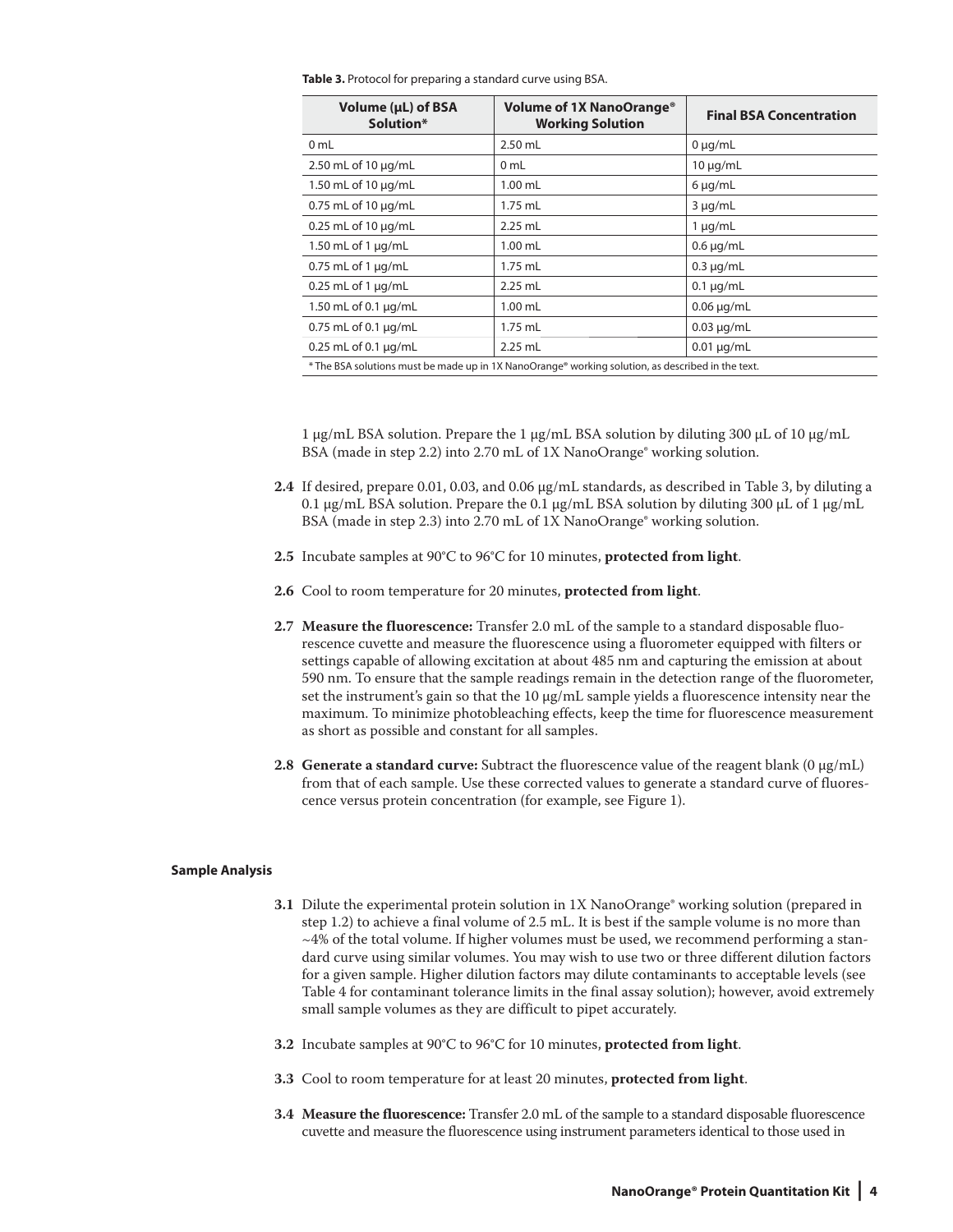| <b>Contaminating Compound</b> | <b>Maximum Tolerable Concentration*</b> |
|-------------------------------|-----------------------------------------|
| <b>DTT</b>                    | 100 mM                                  |
| β-mercaptoethanol             | 100 mM                                  |
| urea                          | 1 M                                     |
| sodium chloride               | 20 mM                                   |
| potassium chloride            | 20 mM                                   |
| magnesium chloride            | 1 mM                                    |
| calcium chloride              | 1 mM                                    |
| zinc chloride                 | $0.5$ mM                                |
| sodium acetate                | 20 mM                                   |
| sodium phosphate              | 20 mM                                   |
| ammonium sulfate              | $10 \text{ mM}$                         |
| <b>HEPES</b>                  | $10 \text{ mM}$                         |
| sodium azide                  | $10 \text{ mM}$                         |
| <b>EDTA</b>                   | 5 mM                                    |
| sodium hydroxide              | 10 mM                                   |
| hydrochloric acid             | 10 mM                                   |
| ascorbic acid                 | $10 \text{ mM}$                         |
| sucrose                       | 10 mM                                   |
| glycerol                      | 10%                                     |
| PEG                           | 1%                                      |
| <b>DNA</b>                    | 100 ng/mL                               |
| amino acids                   | $10 \mu g/mL$                           |
| Tween <sup>®</sup> 20         | below 0.001%                            |
| <b>SDS</b>                    | 0.01%                                   |
| Triton <sup>®</sup> X-100     | 0.001%                                  |

**Table 4.** Tolerance levels for contaminants in the NanoOrange® protein quantitation assay.

\* Compounds present in the final assay solution at or below the indicated concentration do not appreciably interfere with the NanoOrange® protein quantitation assay. Whenever feasible, the blank and protein standards should be prepared in a solution closely matching that of the experimental samples.

generating the standard curve (step 2.6). To minimize photobleaching effects, keep the time for fluorescence measurement as short as possible and the same as that used for the standard curve.

 **3.5 Determine the protein concentration:** Subtract the fluorescence value of the reagent blank from that of the sample and use the standard curve generated in step 2.7 to determine the protein concentration of the sample.

## **References**

**1.** Anal Biochem 150, 76 (1985); **2.** Anal Biochem 72, 248 (1976); **3.** J Biol Chem 193, 265 (1951); **4.** Scopes, R.K., *Protein Purif ication, Principles and Practice, 2nd Edition*, Springer-Verlag (1987).